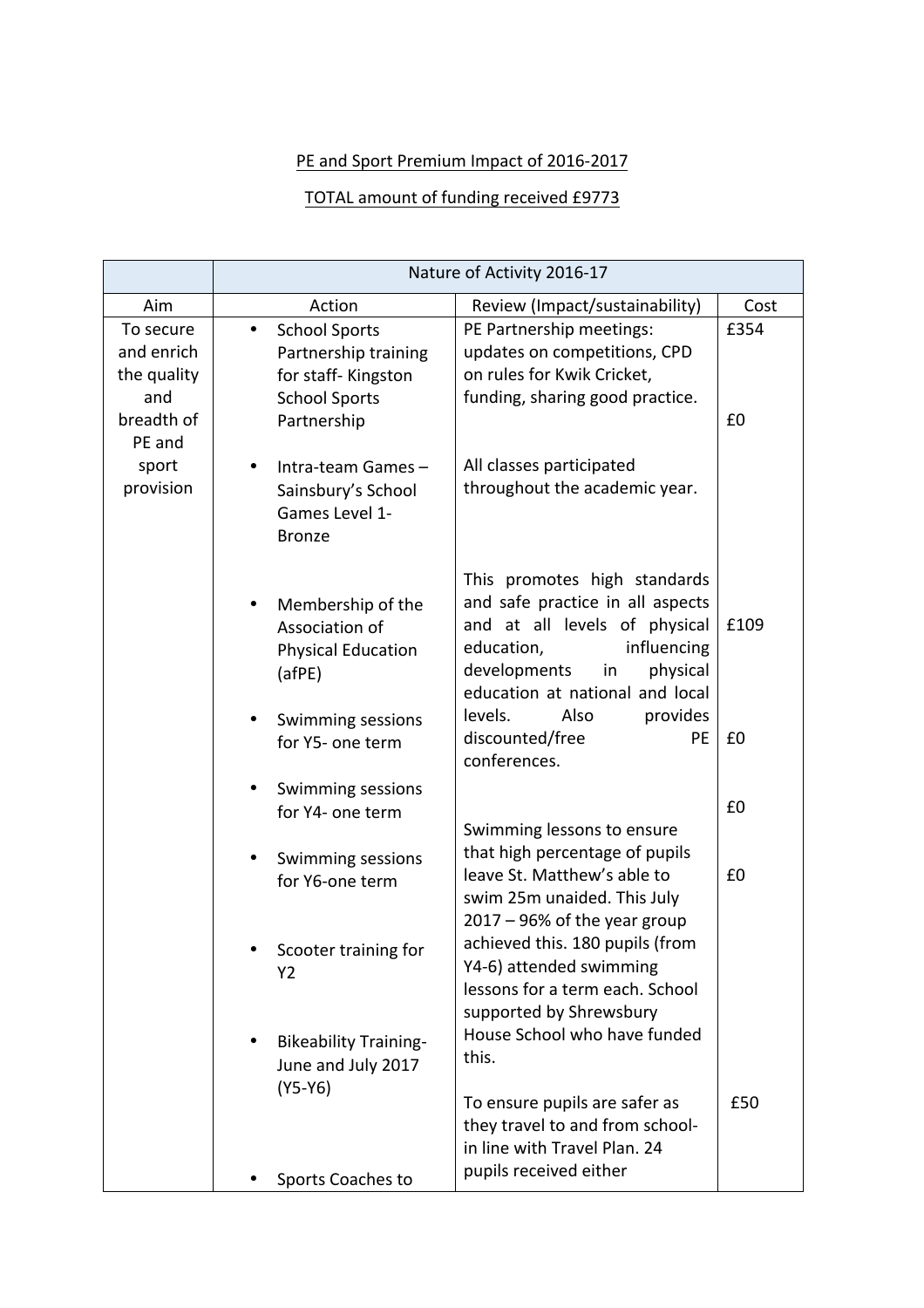|                         | engage pupils in                                  | Bikeability L1 or L2.                                              |                    |
|-------------------------|---------------------------------------------------|--------------------------------------------------------------------|--------------------|
|                         | active lunchtimes<br>Sept-July                    |                                                                    | £7080              |
|                         |                                                   | To ensure that pupils can travel                                   |                    |
|                         |                                                   | safely and healthily by bike to                                    |                    |
|                         | Inclusive PE-all                                  | their Secondary schools.                                           |                    |
|                         | children to participate<br>in PE.                 | Increases the levels of                                            |                    |
|                         |                                                   | participation in school sport-                                     |                    |
|                         |                                                   | especially to girls as we have                                     | £352               |
|                         |                                                   | 'girls only' days.                                                 |                    |
|                         |                                                   | Attendance at Kingsmeadow                                          |                    |
|                         |                                                   | Special event in June so that<br>less physically agile pupil could |                    |
|                         | Dance lessons Y1-6 an                             | also compete against similar                                       |                    |
|                         | hour a week                                       | ability pupils.                                                    |                    |
|                         | throughout term.                                  |                                                                    |                    |
|                         |                                                   | This initiative provides high<br>quality dance teaching to the     | £1800              |
|                         |                                                   | pupils and also CPD to staff who                                   |                    |
|                         |                                                   | often feel less confident in this                                  |                    |
|                         |                                                   | area of PE. Has had a particular<br>impact on boys and dancing.    |                    |
|                         |                                                   | Introducing large numbers of                                       |                    |
|                         |                                                   | pupils to a new sport we are                                       |                    |
|                         |                                                   | promoting a healthy active<br>lifestyle in children from an        | Subtotal:<br>£9745 |
|                         |                                                   | early age which will carry over                                    |                    |
|                         |                                                   | into their lives outside of school                                 |                    |
| To increase             | Participation in Cluster and                      | and in later life.                                                 |                    |
| participatio            | <b>Local Authority Sports</b>                     |                                                                    |                    |
| n in PE and             | Competitions                                      |                                                                    |                    |
| Sports so<br>that all   | Swimming gala $-14$<br>V                          | 14 pupils took part in this<br>programme. They participated        |                    |
| pupils                  | pupils attending                                  | in the Y5-6 Borough Swimming                                       |                    |
| develop                 | Cross Country - 16 pupils<br>V                    | Gala in September 2016. We                                         |                    |
| healthy                 | attending                                         | reached 1 final and a 4 <sup>th</sup> place in                     |                    |
| lifestyles<br>and reach | Y2 Football festival - 7<br>V<br>pupils attending | Mixed Relay.                                                       |                    |
| performanc              | Y5/6 Tag Rugby -8 pupils<br>V                     |                                                                    |                    |
| e levels of             | attending                                         |                                                                    |                    |
| which they              | Y5/6 Girls football- 6<br>V<br>pupils attending   |                                                                    |                    |
| are capable             | Y5/6 Boys football- 7<br>v                        |                                                                    |                    |
|                         | pupils attending                                  |                                                                    |                    |